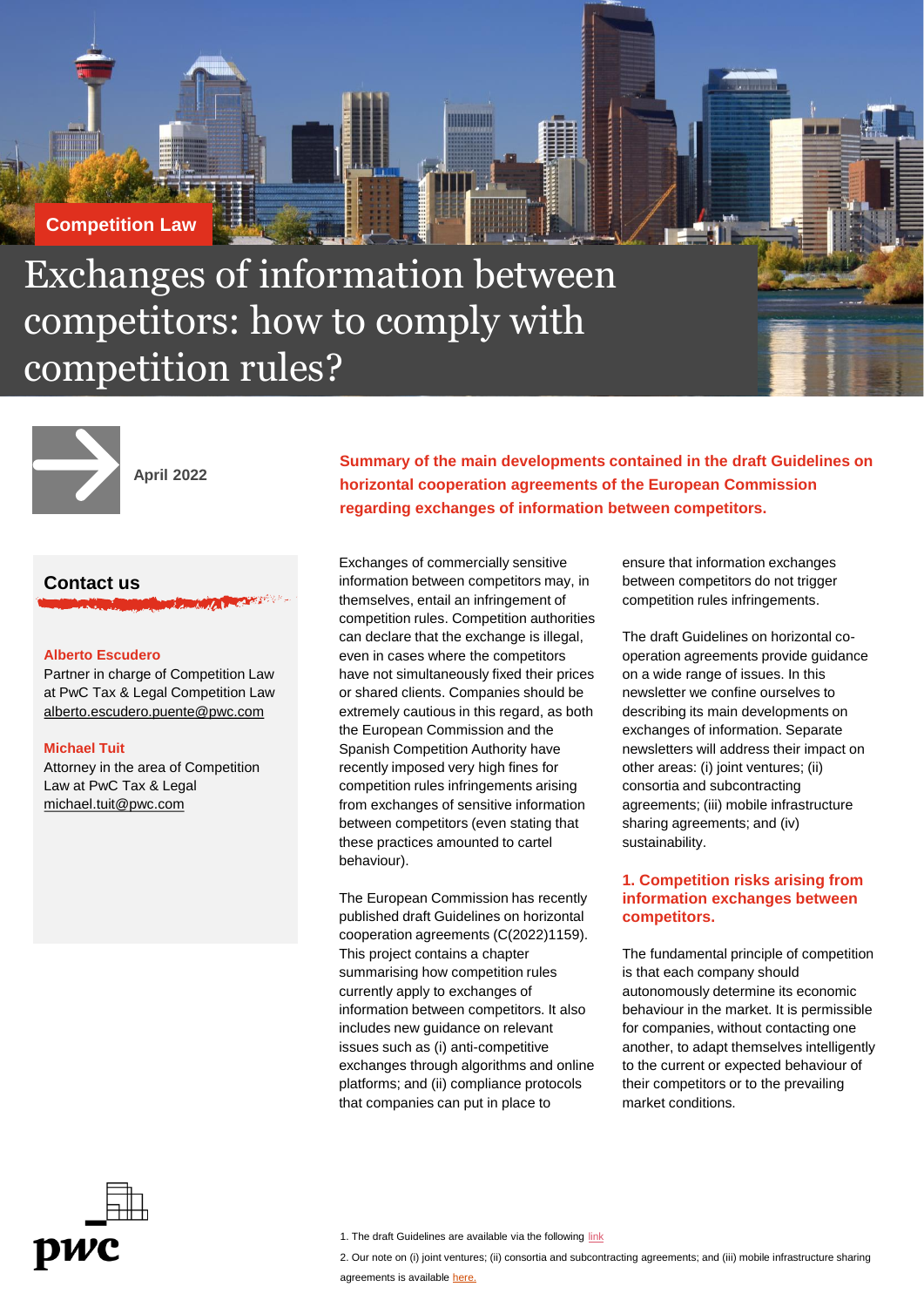

However, competition rules prevent competitors from exchanging commercially sensitive information, where such conduct would lead to a distortion of normal competitive conditions in the market. An exchange of confidential information between competitors that could influence their commercial strategies may entail an infringement of the competition rules. This is the case where the information, once exchanged, reduces uncertainty as to the future actions of competitors. An infringement may thus exist if one competitor discloses to another competitor the behaviour it will adopt in the market, as this exchange influences its business policies, to the detriment of clients.

Competition rules prohibit the exchange of commercially sensitive information between competitors, regardless of the means by which it takes place. Hence, the infringement can be committed, for example, through website postings, (chat) messages, e-mails, phone calls, input into a shared algorithmic tool, meetings, etc. Information can also be exchanged indirectly via a third party (such as a service provider, a platform, an online tool or an algorithm), a common agency (e.g. a business association), a market research organisation or via common suppliers or distributors.

For the conduct to be in breach of competition rules, it is sufficient for a company to disclose to a competitor the commercial conduct it intends to apply in the market, even if the latter does not disclose, in turn, its own commercial plans to the former.

### **2. Concept of commercially sensitive information.**

Competition rules set out limits on exchanges of sensitive information between competitors. Commercial information that is considered sensitive and the exchange of which is, in principle, prohibited by competition rules covers the following:

- Pricing and pricing intentions.
- Current and future production capacities.
- Intended commercial strategy.
- Current and future demand.
- Future sales.
- Current state and its business strategy.
- Future product characteristics which are relevant for consumers.

• Positions on the market and strategies at auctions for financial products

### **3. Exchanges of information on inputs price increases.**

An exchange of information should not be held anti-competitive when it concerns publicly available data. In relation to the public nature of the information, the draft Guidelines note that - even if the information is publicly available (e.g. information published by regulators) - an exchange of additional information by competitors may lead to restrictive effects on competition, if it further reduces strategic uncertainty in the market. In this case, it is the additional information exchanged that is vital to tip the market equilibrium towards a collusive outcome.

The draft Guidelines provide a very timely example in this regard, given the current economic context. The scenario is a market where it is common knowledge that raw material costs are rising. At industry association meetings, competitors can legitimately hold high level discussions on this trend. But they should not jointly assess the cost increases in detail, if this reduces the uncertainty about each other's future actions in the market. This is because each company must determine autonomously the policy it intends to adopt in the market. Each competitor will thus have to decide independently how it will respond to rising supply costs.

#### **4. Historic information.**

The exchange of historic information should not be problematic. The draft Guidelines state that the assessment of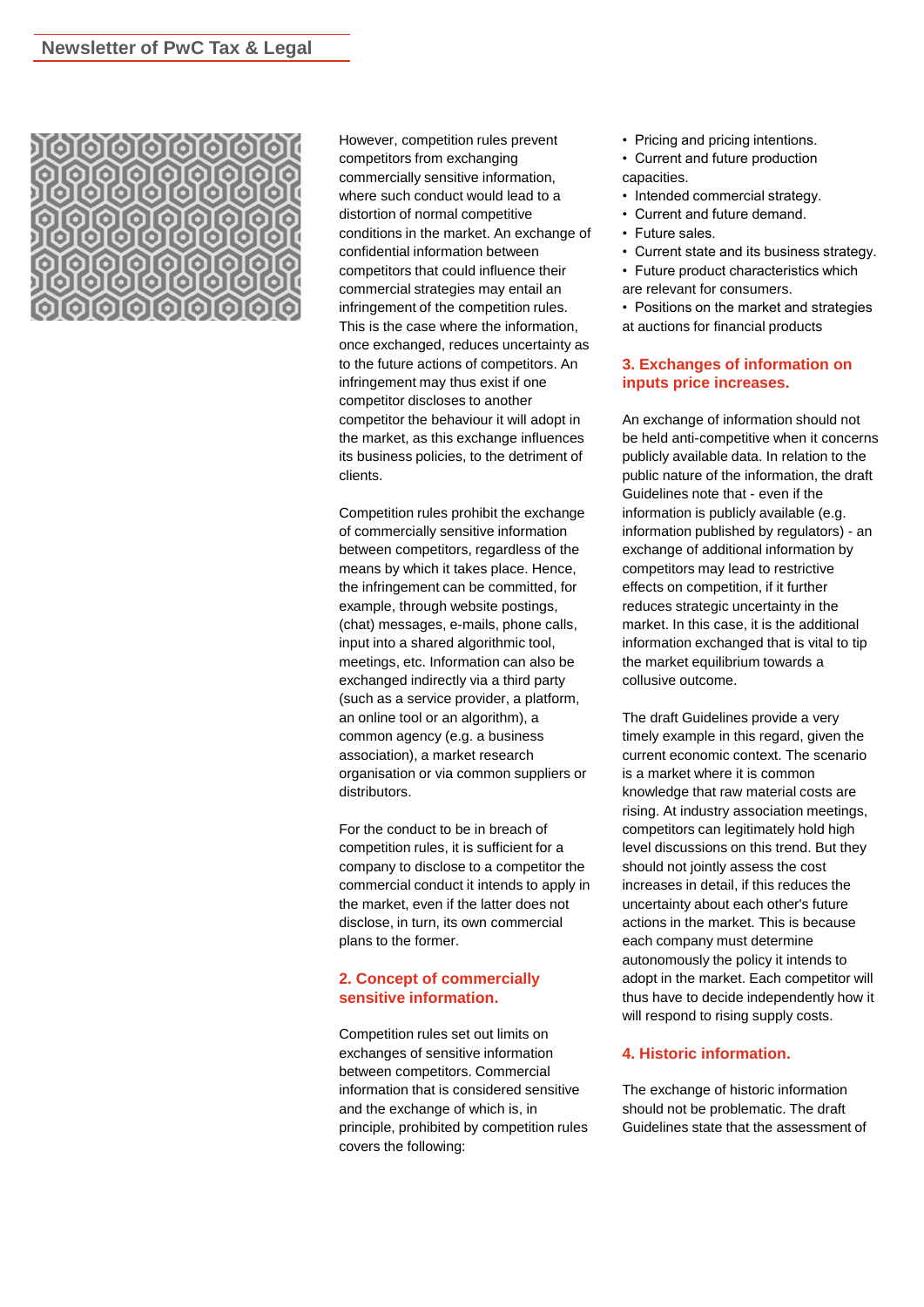

whether information is current or already historic should be made on a case-bycase basis. Previously, it has been declared that information older than one year could already be considered historic. The draft Guidelines add that information can also be held historic if it is several times older than the average length of the pricing cycles or the contracts in the industry if the latter are indicative of price re-negotiations.

### **5. Algorithms and information exchanges.**

When several competitors decide to share the same algorithmic tool, they may end up infringing competition rules. This may lead to a situation known as "collusion by code", which refers to the deliberate application by competitors of common algorithms, with the aim of coordinating their respective commercial policies. Collusion by code is normally considered by competition authorities as cartel behaviour.

Moreover, an optimisation algorithm shared between several competitors may be problematic if it makes business decisions based on commercially sensitive data-feeds from various competitors. When algorithmic software draws on publicly available data there is, in principle, no competition problem. On the other hand, the aggregation of commercially sensitive information in a pricing tool offered by a single IT company to which various competitors have access may constitute an anticompetitive agreement.

Also problematic is the situation where competitors have harmonized / coordinated the features or mechanisms of optimization of the automated tools they share. Competitors' decision to introduce a pricing rule in a shared algorithmic tool (for instance, the lowest price on the relevant online platform(s) or shop(s) +5%, or the price of one competitor -5%) is likely to be anticompetitive, even in the absence of an explicit agreement to align future pricing.

A hub & spoke cartel situation occurs when several competitors (spokes) coordinate their commercial policies, to the detriment of consumers, through a common distributor (hub). This type of cartel can occur without the need for direct contacts between competitors (spokes) as they communicate indirectly through the common distributor (hub). The draft Guidelines warn that online platforms may give rise to hub & spoke cartel conduct, for example, if they facilitate exchanges of information between competitors using the platforms, in order to guarantee certain margins or price levels. Another risky conduct is to use a platform to impose operating restrictions on the system that prevent competing user companies from offering lower prices or other advantages to endcustomers.

The draft Guidelines also mention (less significant) risks even with regard to the individual use of algorithms by each competitor, if this leads to collusive outcomes. This is because algorithms may allow competitors to increase market transparency, detect price deviations in real time and make retaliation mechanisms for price deviations more effective. But for this scenario leading to algorithmic collusion, the following conditions must be met (i) specific design of the algorithms for this purpose, (ii) high frequency of interactions between competitors, (iii) limited buyer power, and (iv) the presence of homogenous products/services.

#### **6. Efficiencies derived from information exchanges.**

Information exchanges between competitors are not always anticompetitive. Some types of exchange can lead to efficiency gains (such as solving problems of information asymmetries). In recent years, in particular, data sharing has gained importance and has become an essential element to inform decision making through the use of data intelligence and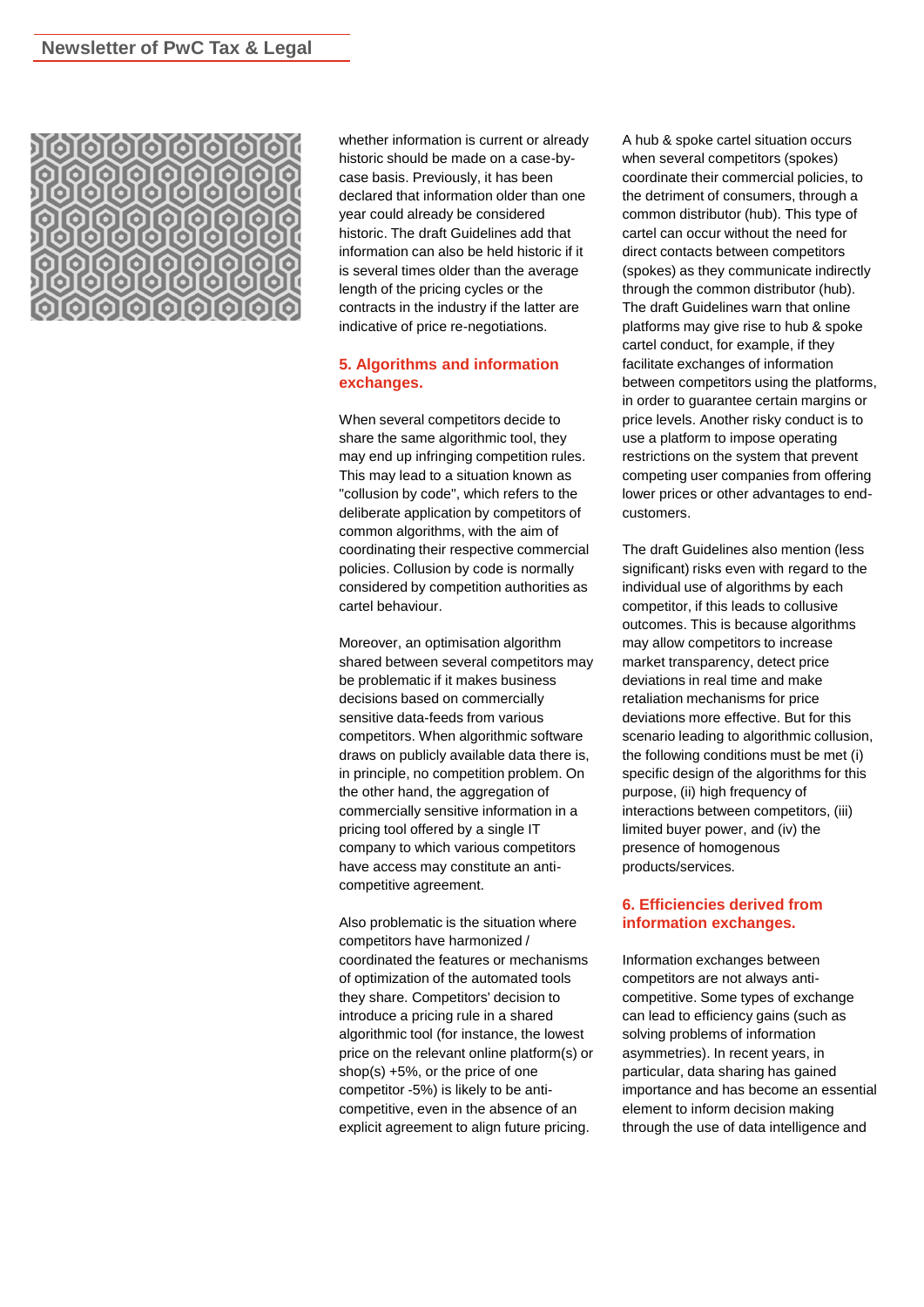

machine learning techniques.

In addition, companies often improve their internal efficiency through benchmarking. Information sharing can also help companies to save costs by reducing their stocks, enabling faster delivery of perishable products to consumers or coping with unstable demand, etc. Information exchanges can also directly benefit consumers by reducing their search costs and improving choice. For example, information on the relative qualities of products (through the publication of bestseller lists or price comparators) can be made available.

Efficiencies can also result from the exchange of customer data between companies operating in markets with asymmetric information. For example, monitoring customers' past behaviour in terms of accidents or non-payment of debts provides an incentive for customers to limit their exposure to risk. It also allows for the identification of consumers who pose a lower risk and should benefit from lower prices. In this context, the exchange of information helps to reduce customer lock-in, thereby inducing greater competition. This is because the information is usually relationship-specific and customers would lose the benefit of this information if they were to switch suppliers. Examples of such efficiencies are found in the banking and insurance sectors, which are characterised by frequent exchanges of information on customer defaults and risk characteristics.

### **7. Boycotts preventing information access.**

Sometimes the information (lawfully) exchanged between competitors is so valuable that preventing another player (such as a new entrant) from having access to it may entail boycott conduct. Therefore, the exchange of such strategic information will only be lawful if it is accessible to all companies active in the relevant market in an open and nondiscriminatory manner.

#### **8. Competition compliance protocols.**

An exchange of information may be permissible when it is ancillary to a procompetitive benchmarking exercise or when it is indispensable to implement a cooperation agreement between competitors that is competition law compliant. In this context, the draft Guidelines advocate the establishment of compliance protocols to prevent the exchanges of information between competitors from triggering competition infringements.

In a benchmarking project, competitors are advised to use an independent third party, which will receive individual information from each company on a bilateral basis and under a confidentiality agreement. This third party will collect the information, analyse it and aggregate it into an average/anonymised data study. The key to ensuring the compatibility of the project will be that the ensuing study prepared by the independent third party does not offer the possibility to infer the individual figures of each company participating in the project.

When cooperation is aimed at data sharing, participants to a data pool should in principle only have access to their own information, and the aggregated information of other participants. Measures can ensure that a participant is unable to obtain commercially sensitive information from other participants. The management of a data pool can for instance be given to an independent third party that is subject to strict confidentiality rules as regards the information received from participants in the data pool. The data pool managers should also ensure that the information is collected only on a need-to-know basis for the legitimate purpose of the data pool.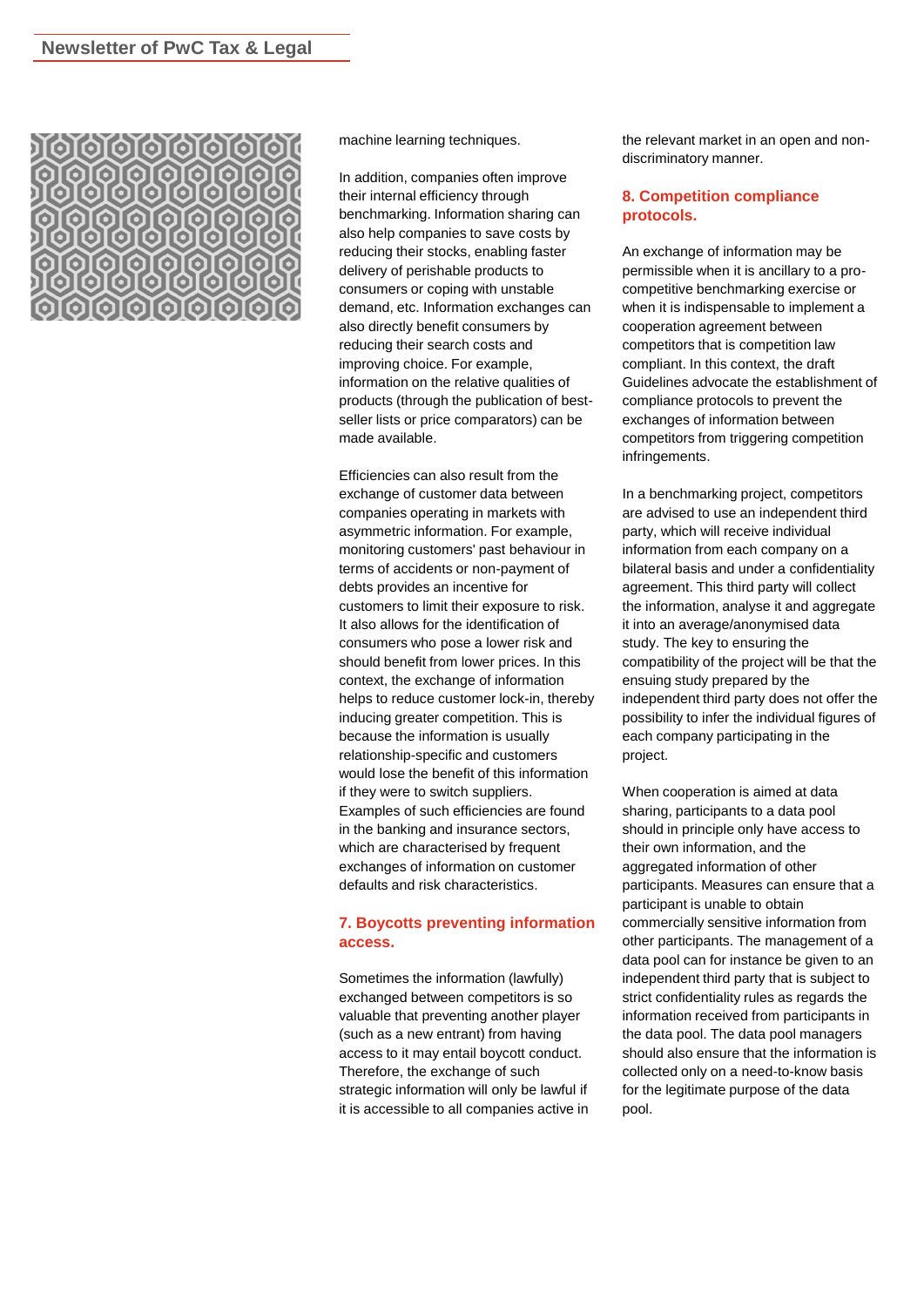

When the exchange is ancillary to a competition law compliant cooperation agreement between competitors, "clean teams", for example, could be used to receive and process the information. A clean team generally refers to a restricted group of individuals from a company that are not involved in the dayto-day commercial operations and are bound by strict confidentiality protocols with regard to the commercially sensitive information. A clean team can for instance be used in the implementation of a horizontal cooperation agreement to ensure that the information provided for the purposes of such cooperation is transmitted on a need-to-know basis and in an aggregated manner.

An additional example in this respect from the draft Guidelines is very timely in the current context. It concerns the scenario in which several manufacturers of essential products face a situation of temporary shortage of supply of essential products. In order to improve supply and increase production in the most effective and expedient manner, the industry association proposes to gather data and model demand and supply for the essential products concerned. In addition, they would gather data to identify production capacity, existing stocks and potential to optimise the supply chain. The draft Guidelines recommend that, in order to comply with competition rules, the association should engage a consultancy firm. The consultancy firm will sign confidentiality agreements with each producer. The consultancy firm would assist the association in collecting and aggregating the data in a model. The aggregated data would be returned to the producers in order to rebalance and adapt their individual capacity utilisation, production and supply.

The draft Guidelines speculate, within the same example, about the possibility of the producers having to exchange confidential information directly among them (beyond the information that would

be collected and shared in aggregated form by the trade association and the consultancy firm). Such an additional exchange between producers is justified, for example, to allow competing manufacturers to jointly determine where it is more appropriate to shift production or increase capacity. To be compatible, such exchanges would need to be strictly limited to what is indispensable for effectively achieving the aims of the initiative. Any information and exchanges with regard to the project would need to be well documented to ensure the transparency of the interactions. Participants would need to commit to avoid any discussion of prices or any coordination on other issues that are not strictly necessary for achieving the aims of the project. The initiative should also be limited in time so that the exchanges immediately cease once the risk of shortages stops being a sufficiently urgent threat to justify the cooperation. Finally, to avoid problems of foreclosure, the initiative should be open to operators who are not part of the association.

#### **9. Price signaling.**

A unilateral and truly public announcement by a company, for instance through a publication on a publicly accessible website, a statement in public or a newspaper, does not normally constitute conduct that is likely to be prohibited by competition rules.

Competition authorities may regard a unilateral public announcement mentioning a company's future pricing intentions as potentially problematic, for example, where it does not bind the company making the announcement to its customers, but may convey important signals to its competitors about the advertising company's intended market strategy. This will be the case, in particular, if the information is sufficiently precise. The draft Guidelines note that such advertisements often do not bring efficiencies that benefit consumers and may facilitate collusion.